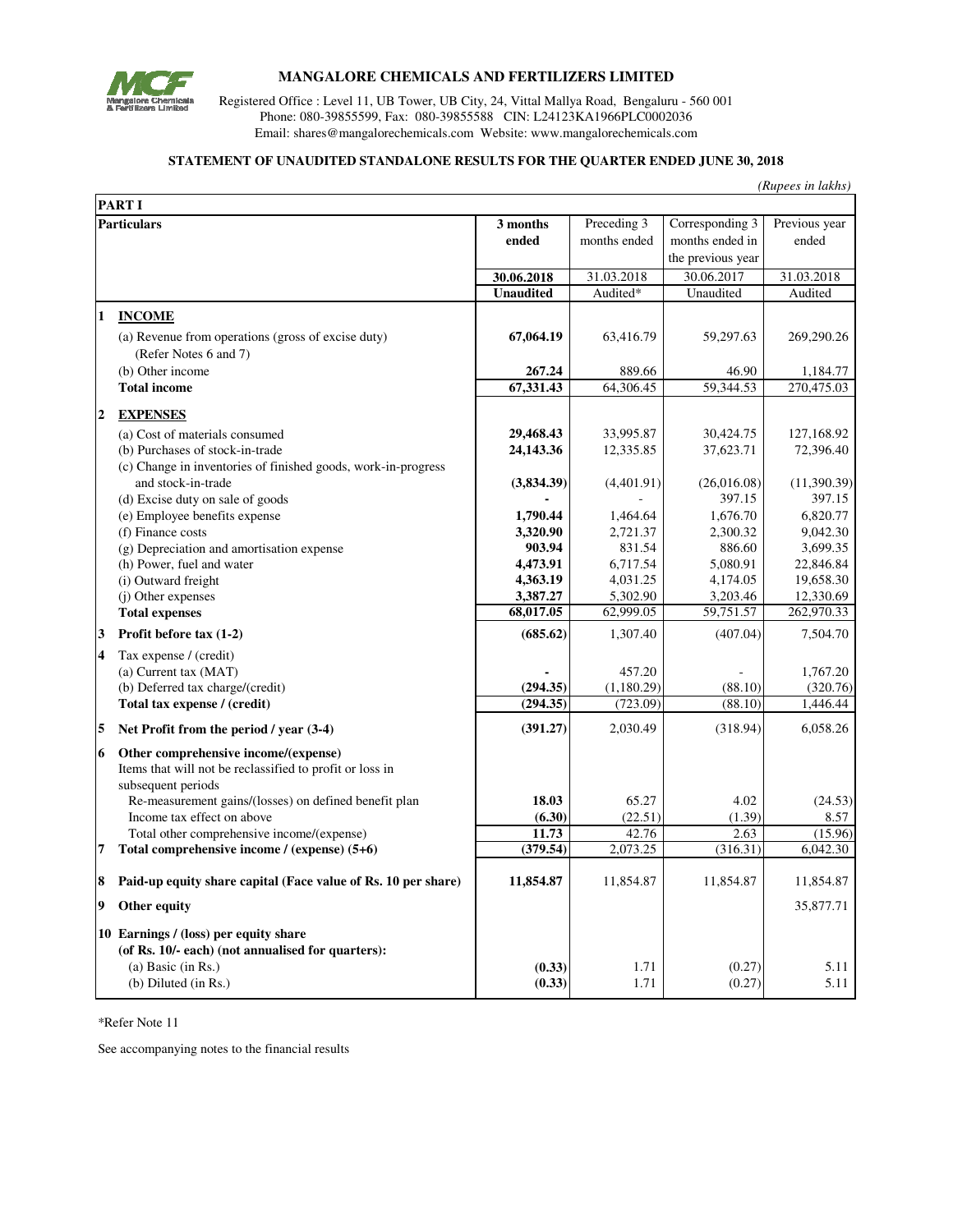## Notes:

- 1. The financial results for the quarter ended June 30, 2018 of Mangalore Chemicals and Fertilisers Limited ("the Company") have been reviewed by the Audit Committee and approved by the Board of Directors at its meetings held on July 31, 2018 and have been subjected to limited review by the statutory auditors of the Company.
- 2. The financial results have been prepared in accordance with the recognition and measurement principles laid down in Indian Accounting Standard 34 (Ind AS 34), "Interim Financial Reporting" prescribed under Section 133 of the Companies Act, 2013, read with Rule 3 of Companies (Indian Accounting Standards) Rules, 2015, as amended, and in terms of Regulation 33 of the SEBI (Listing Obligations and Disclosure Requirements) Regulations, 2015 and SEBI Circular No. CIR/CFD/FAC/62/2016 dated July 5, 2016.
- 3. The Company is engaged in the manufacture, sale and trading of fertilisers which constitutes a single operating segment as per Ind AS 108 and hence separate segment disclosures have not been made.
- 4. The Ammonia, Urea and ABC plants of the Company were shutdown from April 25, 2018 to June 10, 2018 for planned maintenance activities.
- 5. The urea concession has been estimated and accounted as per the Government of India (GOI) notification dated June 17, 2015. The subsidy on phosphatic and complex fertilisers has been accounted based on the rates announced by the GOI under Nutrient Based Subsidy Policy, from time to time.
- 6. The Company recognises Urea concession income from the GOI based on estimates and changes, if any, are recognised in the year of finalisation of the prices by the GOI under the scheme. Accordingly, revenue from operations for the quarter and the year ended March 31, 2018 include additional urea concession income of Rs. 2,068.68 Lakhs relating to immediately preceeding financial year recognised on finalization of escalation/de-escalation claims.
- 7. Revenue from operations for the quarters ended June 30, 2018 and March 31, 2018 and the year ended March 31, 2018 is not comparable with quarter ended June 30, 2017, since revenue in these quarters/year is net of Goods and Service Tax (GST) effective July 1, 2017 whereas Excise duty formed part of expenses in the quarter ended June 30, 2017.
- 8. Ind AS 115 Revenue from Contracts with Customers, mandatory for reporting periods beginning on or after April 1, 2018, replaces existing revenue recognition requirements. Under the modified retrospective approach there were no significant adjustments required to the retained earnings at April 1, 2018. Also, the application of Ind AS 115 did not have any significant impact on recognition and measurement of revenue and related items in the financial results.
- 9. Vide GST Notification No. 26/2018 dated June 13, 2018, the department has amended definition of 'Net Input Tax Credit (ITC)' for the purpose of GST refund on account of inverted duty structure with effect from July 1, 2017 to include input tax credit availed only on inputs which excludes input services. The Company had claimed GST refund with respect to input services effective July 1, 2017 till April 17, 2018 which aggregates to Rs. 978.22 Lakhs (net of amount eligible for recovery as subsidy). Based on a tax opinion, the management is confident that no liability including interest, if any, would arise from the same.